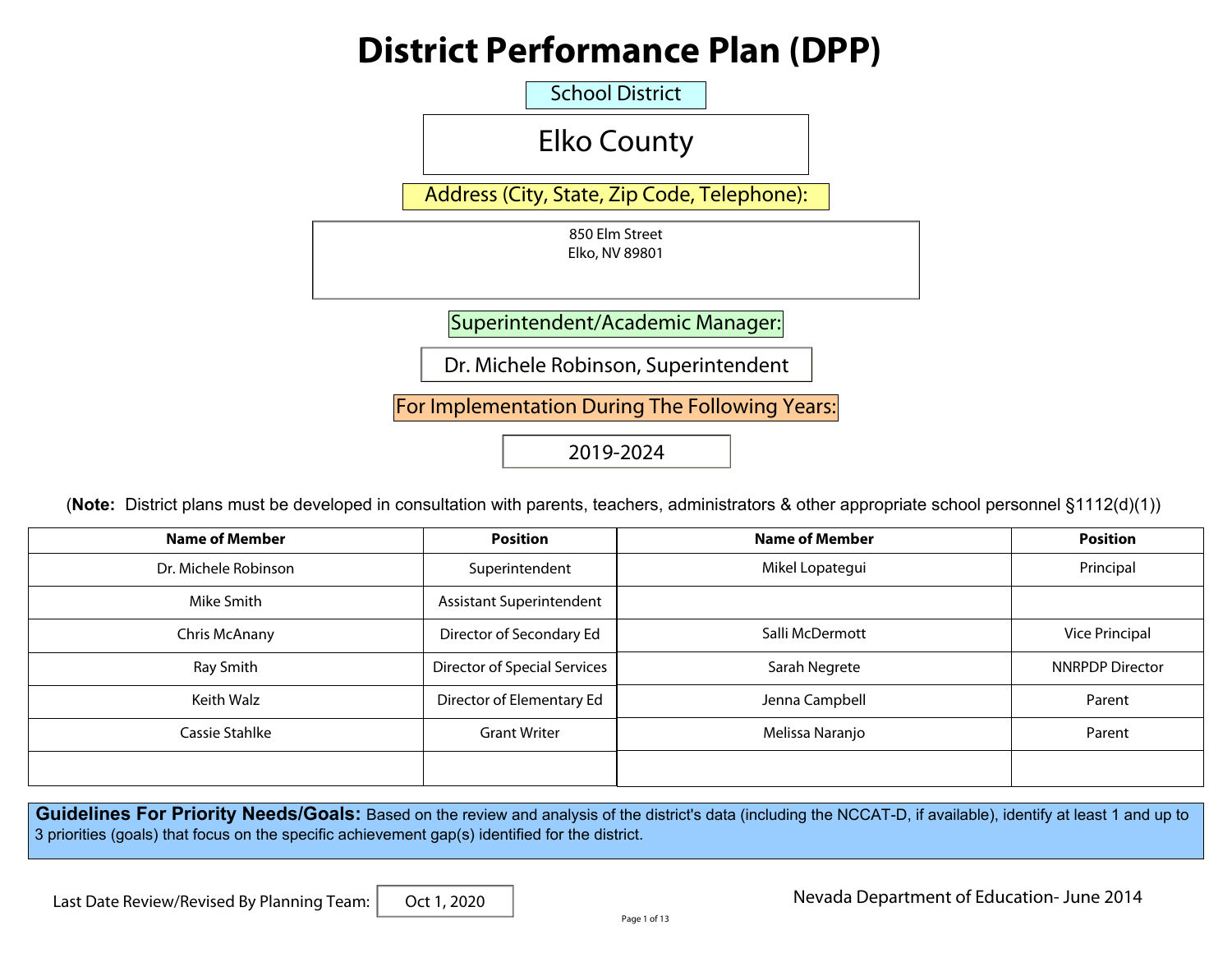### **DATA REVIEWED & ANALYZED:**

| <b>Elko County</b>                                                                                                                                            | <b>COMPONENT I: COMPREHENSIVE NEEDS ASSESSMENT (CNA)</b>                     | 2019-2024                                                                                                                                                                                                                                                                                                                                                                                                                                                                                                                                                                            |  |  |  |  |  |
|---------------------------------------------------------------------------------------------------------------------------------------------------------------|------------------------------------------------------------------------------|--------------------------------------------------------------------------------------------------------------------------------------------------------------------------------------------------------------------------------------------------------------------------------------------------------------------------------------------------------------------------------------------------------------------------------------------------------------------------------------------------------------------------------------------------------------------------------------|--|--|--|--|--|
| <b>DATA REVIEWED &amp; ANALYZED:</b><br>Select all district data reviewed and analyzed in preparation and development of the District Performance Plan (DPP). |                                                                              |                                                                                                                                                                                                                                                                                                                                                                                                                                                                                                                                                                                      |  |  |  |  |  |
| <b>District Data For General Education Including FRL</b>                                                                                                      | English Language Learner (ELL) Data                                          | <b>Special Education Data</b>                                                                                                                                                                                                                                                                                                                                                                                                                                                                                                                                                        |  |  |  |  |  |
| Nevada School Performance Framework (NSPF)<br>Statewide Assessments                                                                                           | AMAOs/ELPA Analysis<br>Comparison of ELPA with other Assessments             | Achievement Gap Data<br>Nevada School Performance Framework (NSPF)                                                                                                                                                                                                                                                                                                                                                                                                                                                                                                                   |  |  |  |  |  |
| Fiscal Resources<br>Stakeholder Information                                                                                                                   | <b>ELL Program Policies and Procedures</b><br>Placement (Proficiency Levels) | Special Education Procedures- Whole School<br>$\vert \mathbf{v} \vert$                                                                                                                                                                                                                                                                                                                                                                                                                                                                                                               |  |  |  |  |  |
| Nevada Comprehensive Audit Tool for Schools (NCCAT-S<br>$\Box$ Other                                                                                          | Service Delivery Models<br>$\Box$ Other                                      | $\left  \right. \right. \left. \right. \left. \right. \left. \right. \left. \right. \left. \left. \right. \left. \left. \right. \left. \right. \left. \left. \right. \right. \left. \left. \right. \left. \right. \left. \left. \right. \right. \left. \left. \right. \left. \left. \right. \right. \left. \left. \right. \right. \left. \left. \right. \left. \right. \left. \right. \left. \left. \right. \right. \left. \left. \right. \right. \left. \left. \right. \right. \left. \left. \right. \left. \left. \right. \right. \left. \left. \right. \right. \$<br>$\Box$ Other |  |  |  |  |  |
| $\Box$ Other                                                                                                                                                  | $\Box$ Other                                                                 | $\Box$ Other                                                                                                                                                                                                                                                                                                                                                                                                                                                                                                                                                                         |  |  |  |  |  |

#### **Summary Statement:** Please provide a description for how the analyzed data will impact your Inquiry and Action Planning process.

Central Office administration and the student test data coordinator analyze data overall and by sub populations. Data is reviewed at the district level and then reviewed by individual schools with site administration. The reviews provide necessary information to determine proficiency levels of all students in the district and individual schools. The process then becomes collaborative by allowing principals access to all data to share with school performance planning teams. School performance teams utilize the data sources to assist in action planning and the district uses feedback from school sites to assist in developing goals to improve student achievement district-wide. Central office administration determines funding (General fund, Title I, Title II, Title III, and Title VII) to facilitate goals and action plan to improve student achievement.

Based on data analysis, the NNRPDP provides professional development to meet the needs identified in the analysis review.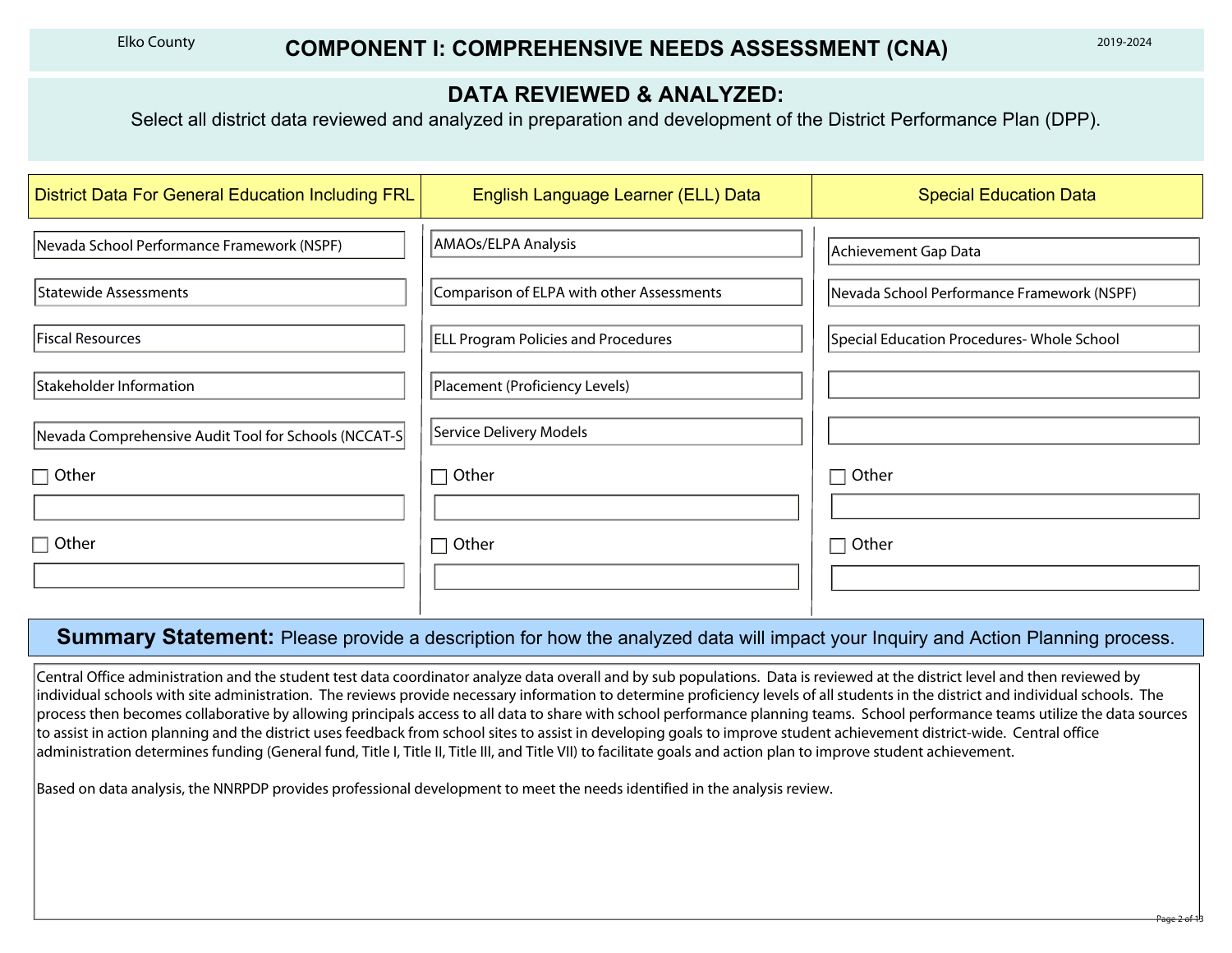### **HIGH SCHOOL GRADUATION RATES**

Please fill in the High School graduation rates for all subpopulations.

| Subpopulation     |            | Percentage of Students |
|-------------------|------------|------------------------|
| Am In/AK Native   | Percentage | 87.8                   |
| Asian             | Percentage |                        |
| <b>Black</b>      | Percentage |                        |
| Hispanic          | Percentage | 90.9                   |
| Two or More Races | Percentage |                        |
| Pacific Islander  | Percentage |                        |
| White             | Percentage | 93.1                   |
| <b>FRL</b>        | Percentage | 86.6                   |
| IEP               | Percentage | 86.7                   |
| ELL               | Percentage | 92.3                   |

### [The following data can be found by clicking here](http://www.nevadareportcard.com/di/main/cohort#di/main/cohort)

Notes: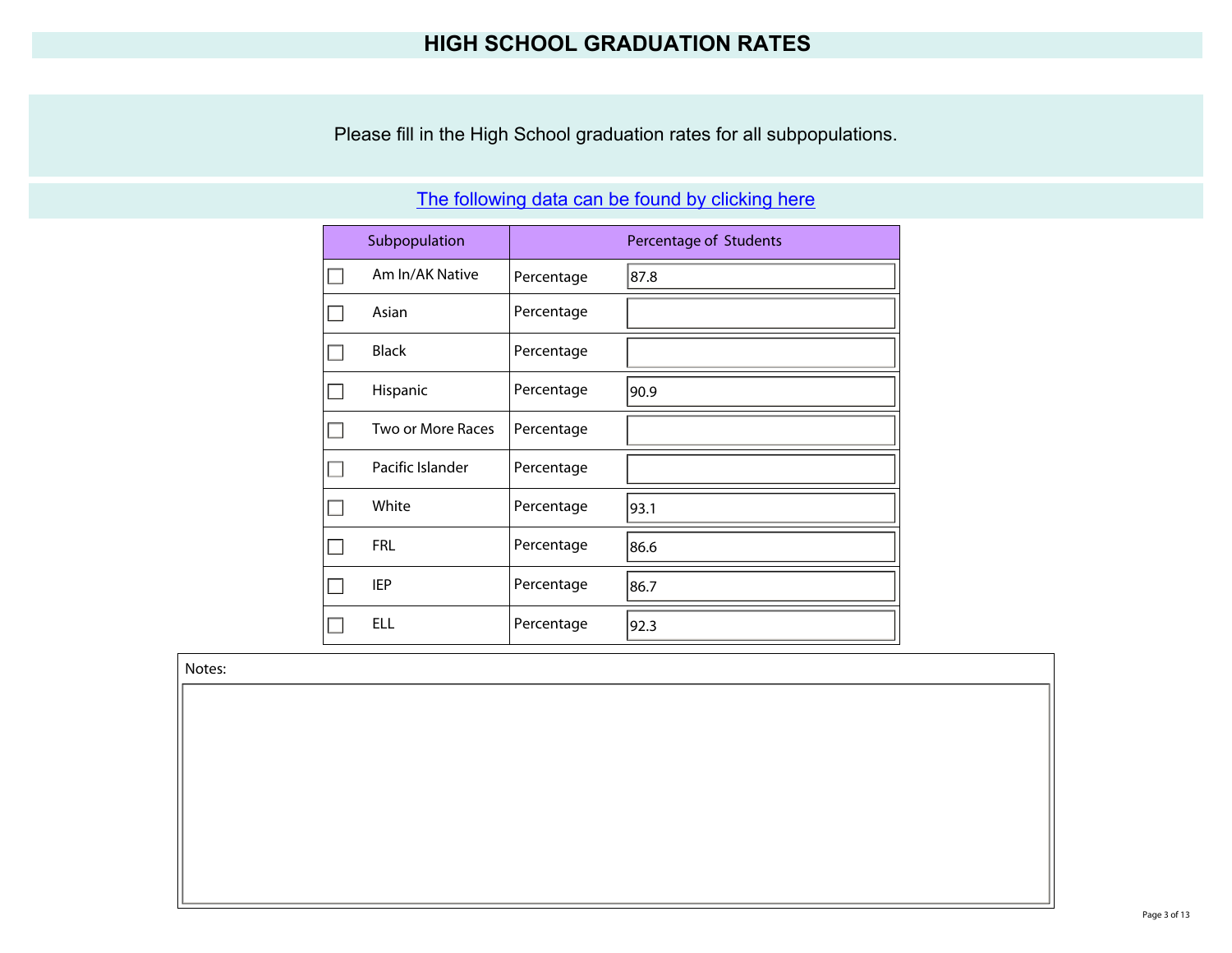|                                     | <b>Elko County</b>                                             |                                   | <b>COMPONENT II: Inquiry Process &amp; Action Plan Design- Priority Need/Goal 1</b>                                                                                                                                                                                                                                                                                  |                                                       |                                                         |                               |                      | 2019-2024  |
|-------------------------------------|----------------------------------------------------------------|-----------------------------------|----------------------------------------------------------------------------------------------------------------------------------------------------------------------------------------------------------------------------------------------------------------------------------------------------------------------------------------------------------------------|-------------------------------------------------------|---------------------------------------------------------|-------------------------------|----------------------|------------|
|                                     |                                                                |                                   | Based on the CNA, identify all that apply:                                                                                                                                                                                                                                                                                                                           |                                                       | $ \overline{X} $ General Education $ \overline{X} $ FRL | $\boxed{\mathsf{X}}$ ELL      | $ \overline{X} $ IEP | Other<br>П |
|                                     |                                                                | <b>Identify an Area of Focus:</b> | $ \overline{x} $ Curriculum & Instruction                                                                                                                                                                                                                                                                                                                            | $ \mathbf{\overline{X}} $ Assessment & Accountability |                                                         | Leadership<br><b>Contract</b> |                      |            |
| <b>Priority</b><br>Need/<br>Goal 1: |                                                                |                                   | Student proficiency in ELA will improve yearly as measured by State and District assessments.                                                                                                                                                                                                                                                                        |                                                       |                                                         |                               |                      |            |
| Root<br>Cause(s)                    | Adoption of instructional materials to support the curriculum. |                                   |                                                                                                                                                                                                                                                                                                                                                                      |                                                       |                                                         |                               |                      |            |
| Measurable<br>Objective(s):         |                                                                |                                   | 1.1 MAP - Increase the percentage of students scoring at or above the 41st percentile on the Reading and Language assessments as measured by the spring administration<br>1.2 SBAC - Increase the percentage of students scoring a 3 or higher on the ELA assessment<br>1.3 ACT - Increase the percentage of students scoring 18 or higher on the English assessment |                                                       |                                                         |                               |                      |            |

| <b>ACTION PLAN</b>                                               |                                                                                                                                                                                                                                                                             | <b>MONITORING PLAN</b>                                                                                                                |                                                                                                                                                                                                                                                     |                                    |
|------------------------------------------------------------------|-----------------------------------------------------------------------------------------------------------------------------------------------------------------------------------------------------------------------------------------------------------------------------|---------------------------------------------------------------------------------------------------------------------------------------|-----------------------------------------------------------------------------------------------------------------------------------------------------------------------------------------------------------------------------------------------------|------------------------------------|
| <b>Action Step</b><br>(please only list one action step per box) | <b>Resources and Amount Needed for</b><br>Implementation<br>(people, time, materials, funding sources)                                                                                                                                                                      | <b>List Artifacts/Evidence of Progress:</b><br>Information (Data) that will verify the<br>action step is in progress or has occurred. | List Timeline, Benchmarks, and Position<br><b>Responsible</b>                                                                                                                                                                                       | <b>Monitoring</b><br><b>Status</b> |
| 1.1                                                              |                                                                                                                                                                                                                                                                             | $ \overline{X} $ Continuation From Last Year                                                                                          | <b>NCCAT-D Indicators:</b>                                                                                                                                                                                                                          |                                    |
| Administration of the MAP assessment<br>multiple times a year.   | District administrators, principals, and<br>teachers, and instructional assistants at all agendas, and an assessment plan. An<br>school sites.<br>General and Grant Funds inclusive of Title diagnostic, and progress monitoring<br>I, Title III, Zoom, Victory and others. | List of committee members, meeting<br>operational academic screening,<br>assessment system.                                           | Curriculum Directors are responsible for the<br>progress of the assessment plan.<br><b>Curriculum Directors and School</b><br>Academic, diagnostic, and progress<br>monitoring using the state approved<br>academic assessments begins in the fall. | Met                                |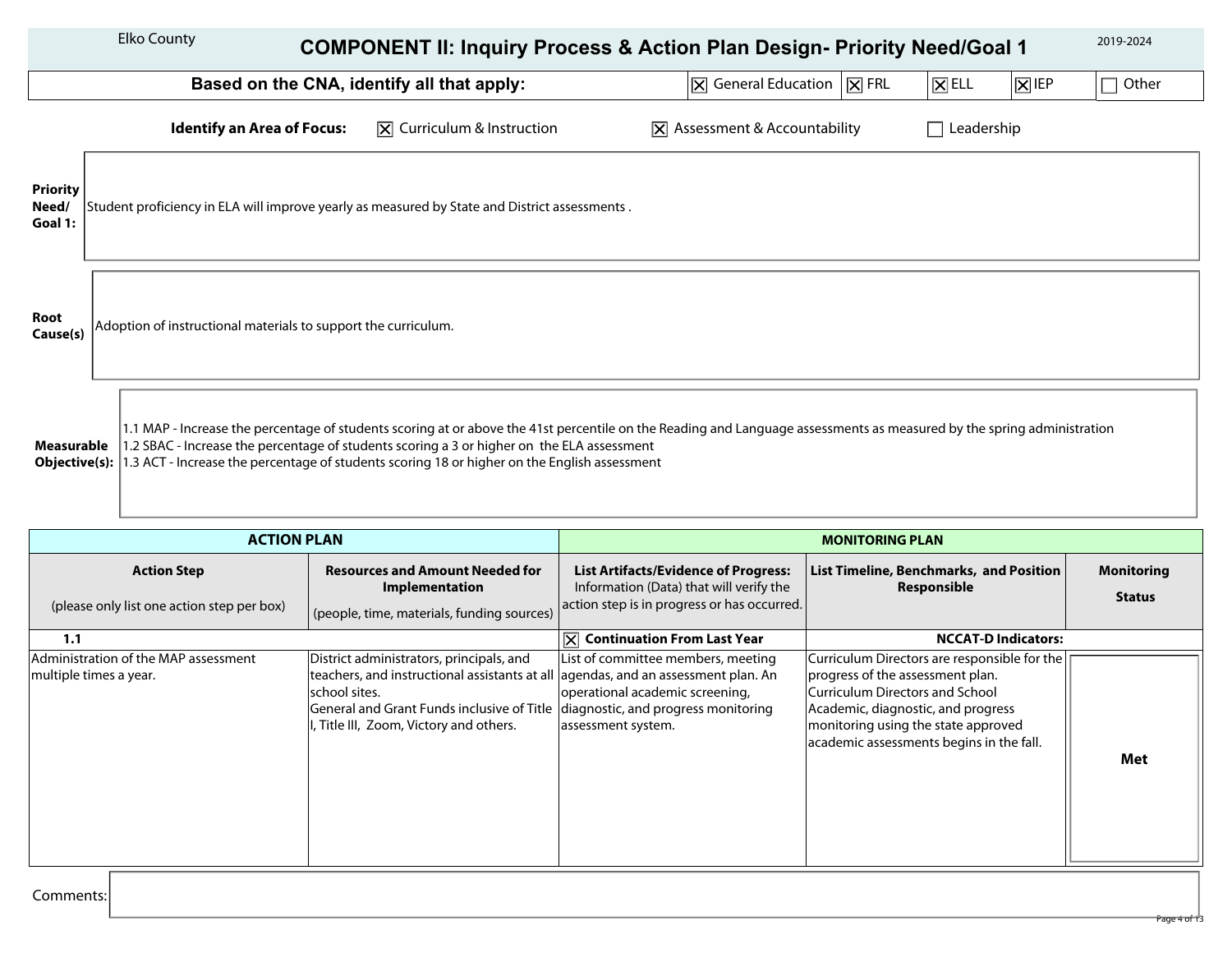| <b>Action Step</b>                                                                                     | <b>Resources/Amount Needed</b>                                               | Artifacts/Evidence                           | <b>Timeline and Position Responsible</b>                       | <b>Monitoring Status</b> |
|--------------------------------------------------------------------------------------------------------|------------------------------------------------------------------------------|----------------------------------------------|----------------------------------------------------------------|--------------------------|
| $1.2$                                                                                                  |                                                                              | $\overline{X}$ Continuation From Last Year   | <b>NCCAT-D Indicators:</b>                                     |                          |
| Utilize MAP data and classroom assessments<br>to determine priority needs areas within each<br>school. | General and Grant Funds inclusive of<br>Title I, ZOOM, Victory , and others. | School Assessment Data                       | Site administration and teachers<br>Throughout the school year | On Task                  |
| Comments:                                                                                              |                                                                              |                                              |                                                                |                          |
| 1.3                                                                                                    |                                                                              | $\boxed{\times}$ Continuation From Last Year | <b>NCCAT-D Indicators:</b>                                     |                          |
| Utilize MAP data and classroom assessments<br>to determine priority needs areas within each<br>school. | General and Grant Funds inclusive of<br>Title I, ZOOM, Victory , and others. | School Assessment Data                       | Site administration and teachers<br>Throughout the school year | <b>On Task</b>           |
| Comments:                                                                                              |                                                                              |                                              |                                                                |                          |
| 1.4                                                                                                    |                                                                              | <b>Continuation From Last Year</b>           | <b>NCCAT-D Indicators:</b>                                     |                          |
|                                                                                                        |                                                                              |                                              |                                                                |                          |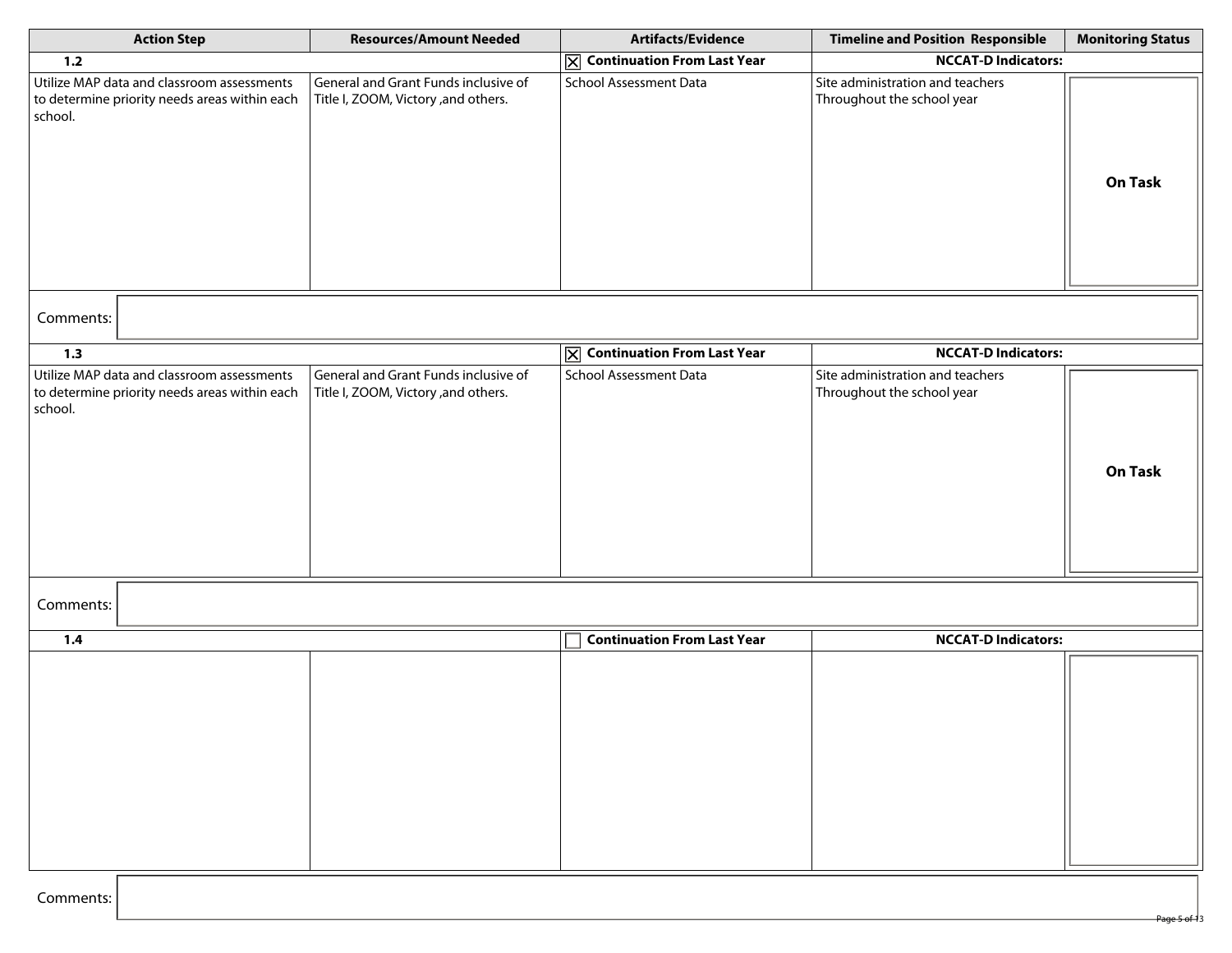|                                     | <b>Elko County</b>                                                             | <b>COMPONENT II: Inquiry Process &amp; Action Plan Design- Priority Need/Goal 2</b>                                                                                                                                                                                                                                                                                                                                          |                                                                                                     |                    |                      | 2019-2024 |
|-------------------------------------|--------------------------------------------------------------------------------|------------------------------------------------------------------------------------------------------------------------------------------------------------------------------------------------------------------------------------------------------------------------------------------------------------------------------------------------------------------------------------------------------------------------------|-----------------------------------------------------------------------------------------------------|--------------------|----------------------|-----------|
|                                     |                                                                                | Based on the CNA, identify all that apply:                                                                                                                                                                                                                                                                                                                                                                                   | $\vert\vert\overline{\mathsf{X}}\vert$ General Education $\vert\vert\overline{\mathsf{X}}\vert$ FRL | $ \mathsf{X} $ ELL | $ \overline{X} $ IEP | Other     |
|                                     | <b>Identify an Area of Focus:</b>                                              | $\vert\overline{\mathsf{X}}\vert$ Curriculum & Instruction                                                                                                                                                                                                                                                                                                                                                                   | $ \mathbf{\overline{X}} $ Assessment & Accountability                                               | Leadership         |                      |           |
| <b>Priority</b><br>Need/<br>Goal 2: |                                                                                | Student proficiency in STEAM will improve yearly as measured by State and District assessments.                                                                                                                                                                                                                                                                                                                              |                                                                                                     |                    |                      |           |
| Root<br>Cause(s)                    | The lack of the adoption of instructional materials to support the curriculum. |                                                                                                                                                                                                                                                                                                                                                                                                                              |                                                                                                     |                    |                      |           |
| Measurable<br>Objective(s):         |                                                                                | 1.1 MAP - Increase the percentage of students scoring at or above the 41st percentile on the math assessments<br>1.2 SBAC - Increase the percentage of students scoring a 3 or higher on the math assessment<br>1.3 ACT - Increase the percentage of students scoring 22 or higher on the math assessment<br>1.4 State Science Assessment - increase the percentage of students scoring a 3 or higher on the math assessment |                                                                                                     |                    |                      |           |

| <b>ACTION PLAN</b>                                               |                                                                                                                                                                                                                                                                                                |                                                                                                                                       | <b>MONITORING PLAN</b>                                                                                                                                                                                                                         |                                    |
|------------------------------------------------------------------|------------------------------------------------------------------------------------------------------------------------------------------------------------------------------------------------------------------------------------------------------------------------------------------------|---------------------------------------------------------------------------------------------------------------------------------------|------------------------------------------------------------------------------------------------------------------------------------------------------------------------------------------------------------------------------------------------|------------------------------------|
| <b>Action Step</b><br>(please only list one action step per box) | <b>Resources and Amount Needed for</b><br>Implementation<br>(people, time, materials, funding sources)                                                                                                                                                                                         | <b>List Artifacts/Evidence of Progress:</b><br>Information (Data) that will verify the<br>action step is in progress or has occurred. | <b>List Timeline, Benchmarks, and Position</b><br>Responsible                                                                                                                                                                                  | <b>Monitoring</b><br><b>Status</b> |
| 2.1                                                              |                                                                                                                                                                                                                                                                                                | <b>Continuation From Last Year</b>                                                                                                    | <b>NCCAT-D Indicators:</b>                                                                                                                                                                                                                     |                                    |
| Administration of the MAP assessment<br>multiple times a year.   | District administrators, principals, and<br>teachers, and instructional assistants at all agendas, and an assessment plan. An<br>school sites.<br>General and Grant Funds inclusive of Title   diagnostic, and progress monitoring<br>, Title III, ZOOM, 21st Century, Victory<br>land others. | List of committee members, meeting<br>operational academic screening,<br>assessment system.                                           | Curriculum Directors are responsible for the  <br>progress of the assessment plan.<br>Curriculum Directors and School<br>Academic, diagnostic, and progress<br>monitoring using the state approved<br>academic assessments begins in the fall. | <b>On Task</b>                     |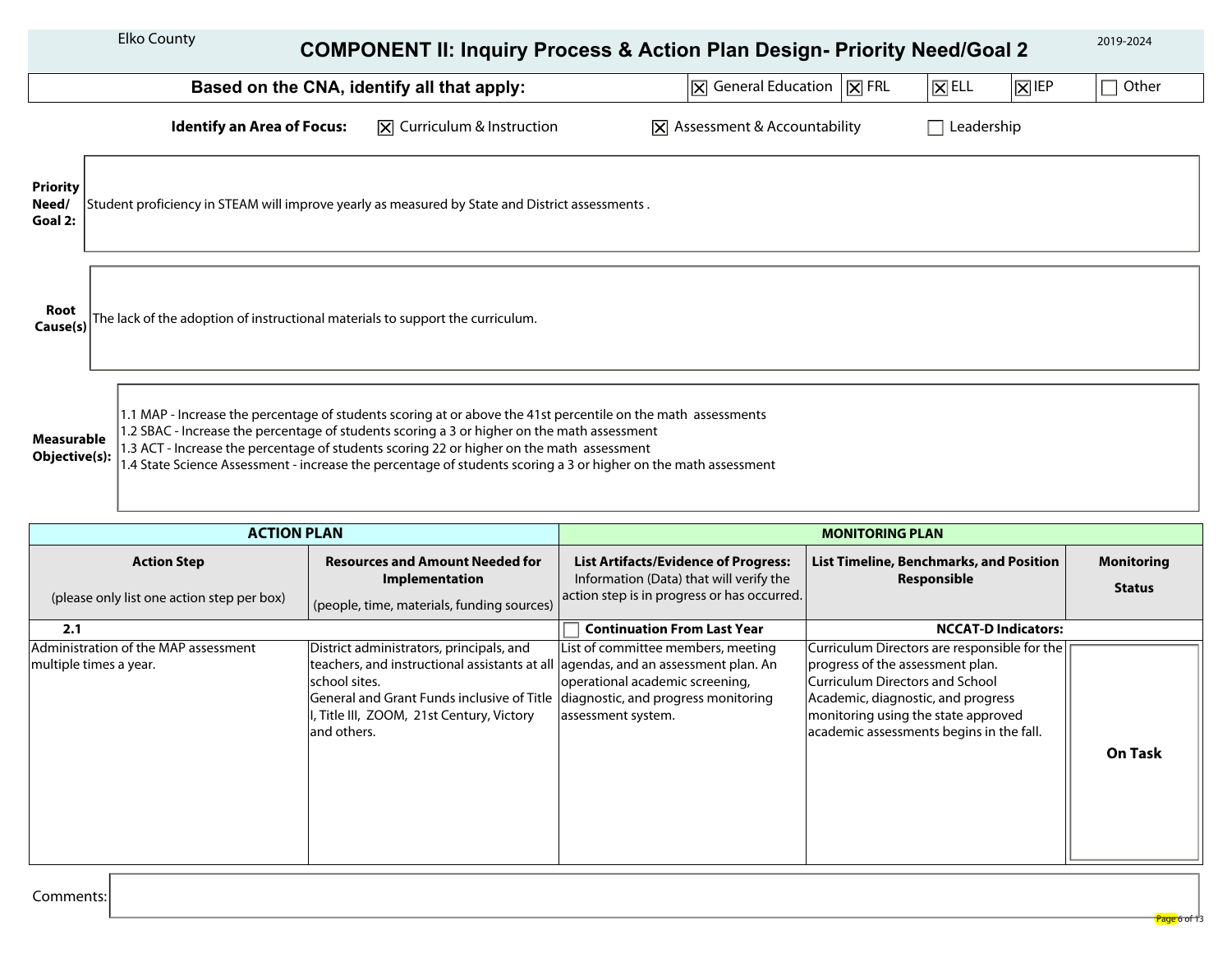| <b>Action Step</b>                                                                                                                       | <b>Resources/Amount Needed</b>                                                                      | Artifacts/Evidence                 | <b>Timeline and Position Responsible</b>                       | <b>Monitoring Status</b> |
|------------------------------------------------------------------------------------------------------------------------------------------|-----------------------------------------------------------------------------------------------------|------------------------------------|----------------------------------------------------------------|--------------------------|
| 2.2                                                                                                                                      |                                                                                                     | <b>Continuation From Last Year</b> | <b>NCCAT-D Indicators:</b>                                     |                          |
| Utilize MAP data and classroom assessments<br>to determine priority needs areas within each<br>school.                                   | General and Grant Funds inclusive of Title School Assessment Data<br>I, ZOOM, Victory , and others. |                                    | Site administration and teachers<br>Throughout the school year | On Task                  |
| Comments:                                                                                                                                |                                                                                                     |                                    |                                                                |                          |
| 2.3                                                                                                                                      |                                                                                                     | <b>Continuation From Last Year</b> | <b>NCCAT-D Indicators:</b>                                     |                          |
| Utilize MAP data and classroom assessments<br>to determine priority needs areas within each $ $ I, ZOOM, Victory, and others.<br>school. | General and Grant Funds inclusive of Title   School Assessment Data                                 |                                    | Site administration and teachers<br>Throughout the school year | <b>On Task</b>           |
| Comments:                                                                                                                                |                                                                                                     |                                    |                                                                |                          |
| 2.4                                                                                                                                      |                                                                                                     | <b>Continuation From Last Year</b> | <b>NCCAT-D Indicators:</b>                                     |                          |
|                                                                                                                                          |                                                                                                     |                                    |                                                                |                          |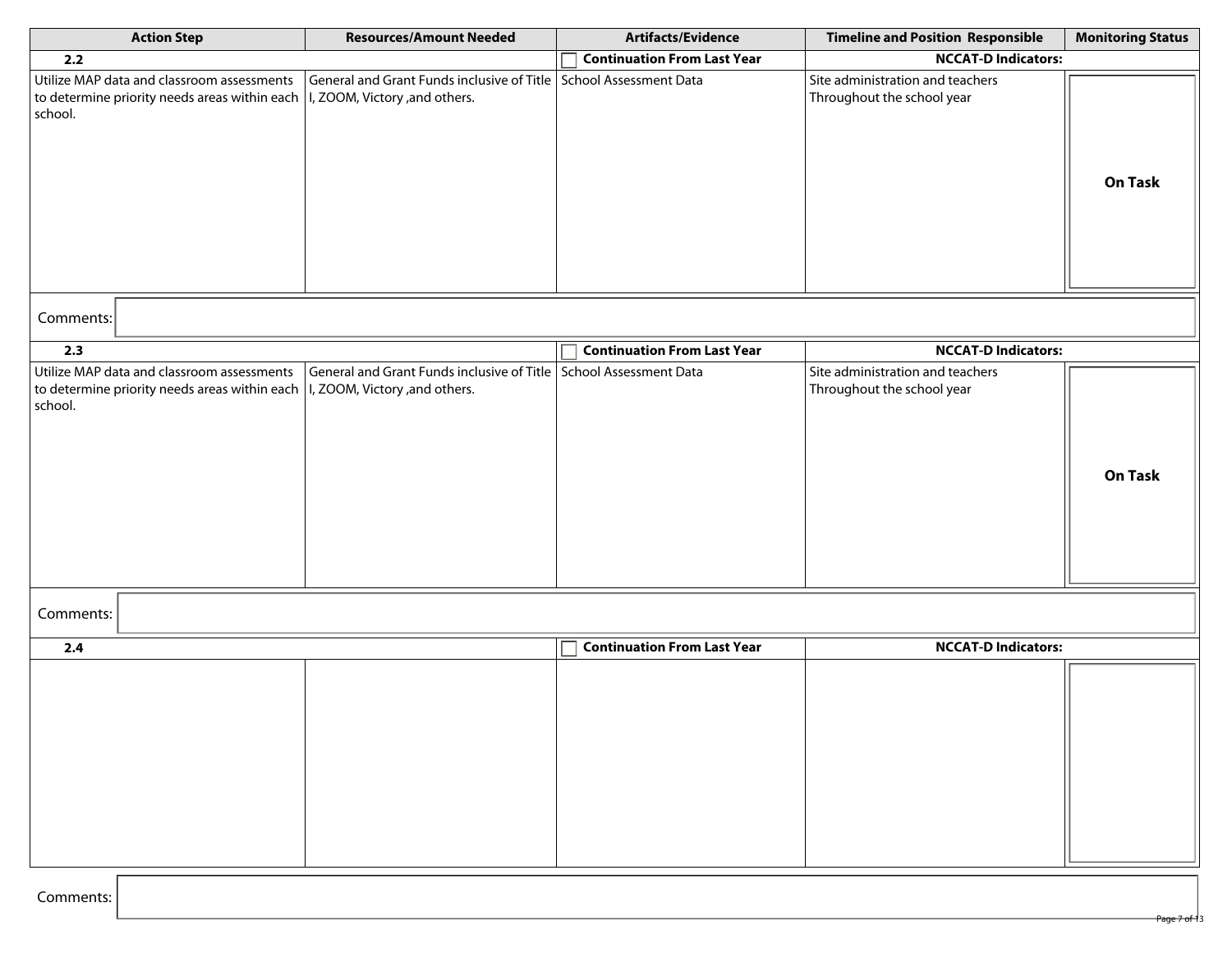|                                     | <b>Elko County</b>                                                                                                                                                                                                                      |                                                          | <b>COMPONENT II: Inquiry Process &amp; Action Plan Design- Priority Need/Goal 3</b>                                                                        |                                                               | 2019-2024         |  |  |
|-------------------------------------|-----------------------------------------------------------------------------------------------------------------------------------------------------------------------------------------------------------------------------------------|----------------------------------------------------------|------------------------------------------------------------------------------------------------------------------------------------------------------------|---------------------------------------------------------------|-------------------|--|--|
|                                     |                                                                                                                                                                                                                                         | Based on the CNA, identify all that apply:               | General Education   FRL                                                                                                                                    | $\Box$ ELL<br>$\Box$ IEP                                      | Г<br>Other        |  |  |
|                                     | <b>Identify an Area of Focus:</b>                                                                                                                                                                                                       | $ \overline{x} $ Curriculum & Instruction                | Assessment & Accountability                                                                                                                                | Leadership<br>$\mathcal{L}$                                   |                   |  |  |
| <b>Priority</b><br>Need/<br>Goal 3: | All students will be served by effective educators and staff.                                                                                                                                                                           |                                                          |                                                                                                                                                            |                                                               |                   |  |  |
| Root<br>Cause(s)                    |                                                                                                                                                                                                                                         |                                                          | Aging workforce, isolated and remote communities, hard to fill vacancies (math, science, SPED, ESL), and nationwide shortage of educational professionals. |                                                               |                   |  |  |
|                                     | 3.1 During the 2019-2020 school year, ECSD will recruit teachers for approximately 100 vacancies.<br>Measurable<br>3.2 Retention efforts will be focused on isolated communities typically experiencing high turnover.<br>Objective(s): |                                                          |                                                                                                                                                            |                                                               |                   |  |  |
|                                     |                                                                                                                                                                                                                                         | <b>ACTION PLAN</b>                                       |                                                                                                                                                            | <b>MONITORING PLAN</b>                                        |                   |  |  |
|                                     | <b>Action Step</b>                                                                                                                                                                                                                      | <b>Resources and Amount Needed for</b><br>Implementation | <b>List Artifacts/Evidence of Progress:</b><br>Information (Data) that will verify the                                                                     | List Timeline, Benchmarks, and Position<br><b>Responsible</b> | <b>Monitoring</b> |  |  |

| <b>ACTION STEP</b>                                              | Resources and Amount Needed for                | List Artifacts/Evidence of Progress:        | List Timeline, Benchmarks, and Position | <b>MONITOring</b> |
|-----------------------------------------------------------------|------------------------------------------------|---------------------------------------------|-----------------------------------------|-------------------|
|                                                                 | <b>Implementation</b>                          | Information (Data) that will verify the     | Responsible                             |                   |
| (please only list one action step per box)                      | (people, time, materials, funding sources)     | action step is in progress or has occurred. |                                         | <b>Status</b>     |
| 3.1                                                             |                                                | <b>Continuation From Last Year</b>          | <b>NCCAT-D Indicators:</b>              |                   |
| District administrators will participate in                     | District-wide administrators will recruit      | Vacancies filled                            | 2019-2020 school year, benchmarked by   |                   |
| recruiting fairs nationwide and job-postings                    | year around, funding will be provided by       |                                             | vacancies filled, position responsible: |                   |
| will be placed nation-wide. Signing bonuses                     | Title IIA, Victory, Title I, general fund, and |                                             | secondary curriculum director           |                   |
| will be provided to teachers in isolated and at- other sources. |                                                |                                             |                                         |                   |
| risk schools.                                                   |                                                |                                             |                                         |                   |
|                                                                 |                                                |                                             |                                         |                   |
|                                                                 |                                                |                                             |                                         | <b>On Task</b>    |
|                                                                 |                                                |                                             |                                         |                   |
|                                                                 |                                                |                                             |                                         |                   |
|                                                                 |                                                |                                             |                                         |                   |
|                                                                 |                                                |                                             |                                         |                   |
|                                                                 |                                                |                                             |                                         |                   |
|                                                                 |                                                |                                             |                                         |                   |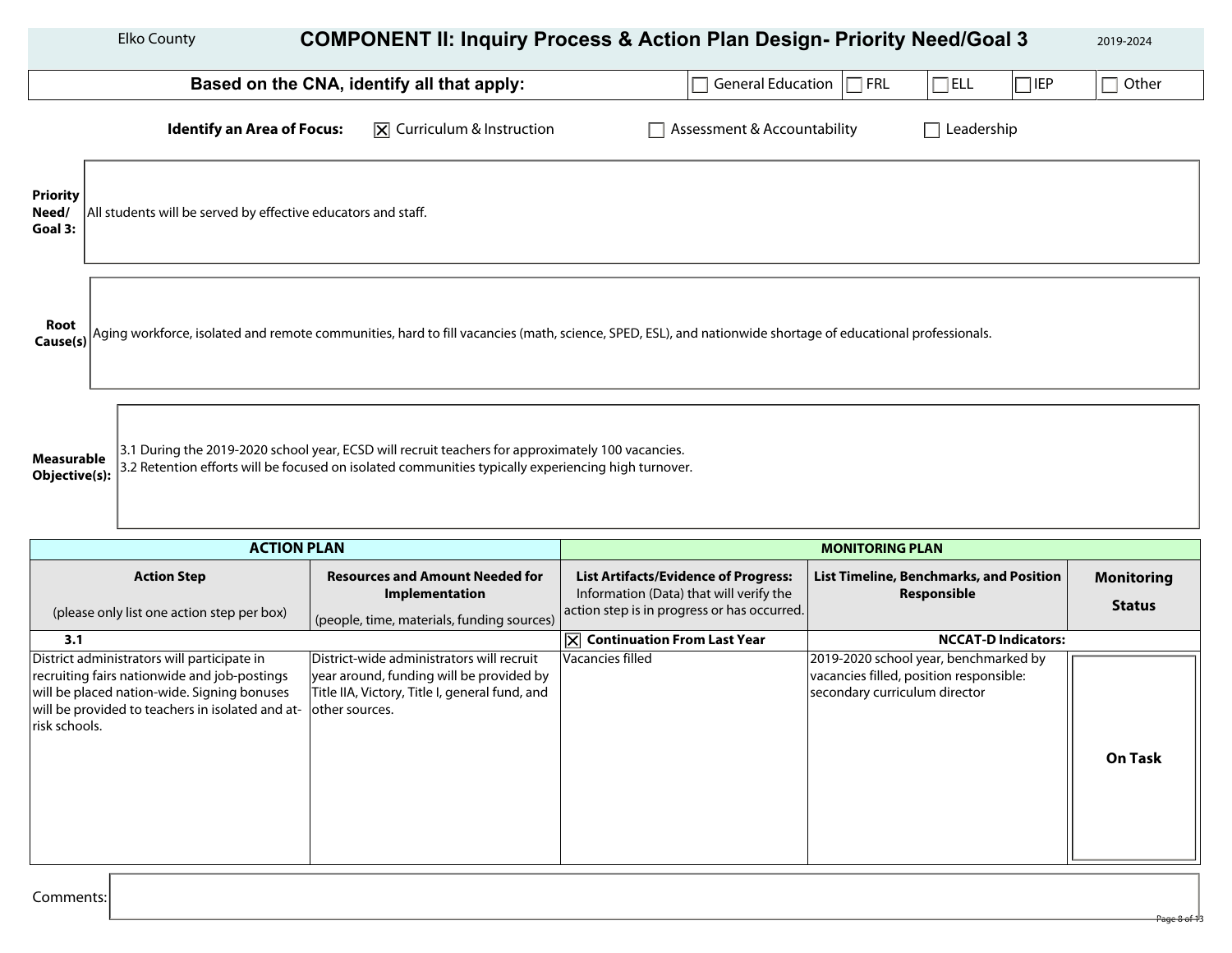| <b>Action Step</b>                                                                                                                                                                                                                                                                                                                             | <b>Resources/Amount Needed</b>                                                     | Artifacts/Evidence                                                                             | <b>Timeline and Position Responsible</b>                                          | <b>Monitoring Status</b> |
|------------------------------------------------------------------------------------------------------------------------------------------------------------------------------------------------------------------------------------------------------------------------------------------------------------------------------------------------|------------------------------------------------------------------------------------|------------------------------------------------------------------------------------------------|-----------------------------------------------------------------------------------|--------------------------|
| 3.2                                                                                                                                                                                                                                                                                                                                            |                                                                                    | $ \overline{\times} $ Continuation From Last Year                                              | <b>NCCAT-D Indicators:</b>                                                        |                          |
| Newly recruited teachers will participate in<br>Retaining, Inducting, Supporting, Encouraging<br>(RISE), a professional development and<br>mentoring program developed by ECSD to<br>train and support new teachers. Teachers<br>successfully completing their first year in<br>isolated communities may be eligible for<br>retention bonuses. | Funding sources including Title IIA,<br>Victory, Title I, general fund and others. | Teachers retained beyond the first year.<br>Attendance at Critical Friend Mentoring<br>Groups. | 2019-2020 school year. Position<br>responsible: Elementary Education<br>Director. | On Task                  |
| Comments:                                                                                                                                                                                                                                                                                                                                      |                                                                                    |                                                                                                |                                                                                   |                          |
| 3.3                                                                                                                                                                                                                                                                                                                                            |                                                                                    | <b>Continuation From Last Year</b>                                                             | <b>NCCAT-D Indicators:</b>                                                        |                          |
|                                                                                                                                                                                                                                                                                                                                                |                                                                                    |                                                                                                |                                                                                   |                          |
| Comments:                                                                                                                                                                                                                                                                                                                                      |                                                                                    |                                                                                                |                                                                                   |                          |
| 3.4                                                                                                                                                                                                                                                                                                                                            |                                                                                    | <b>Continuation From Last Year</b>                                                             | <b>NCCAT-D Indicators:</b>                                                        |                          |
|                                                                                                                                                                                                                                                                                                                                                |                                                                                    |                                                                                                |                                                                                   |                          |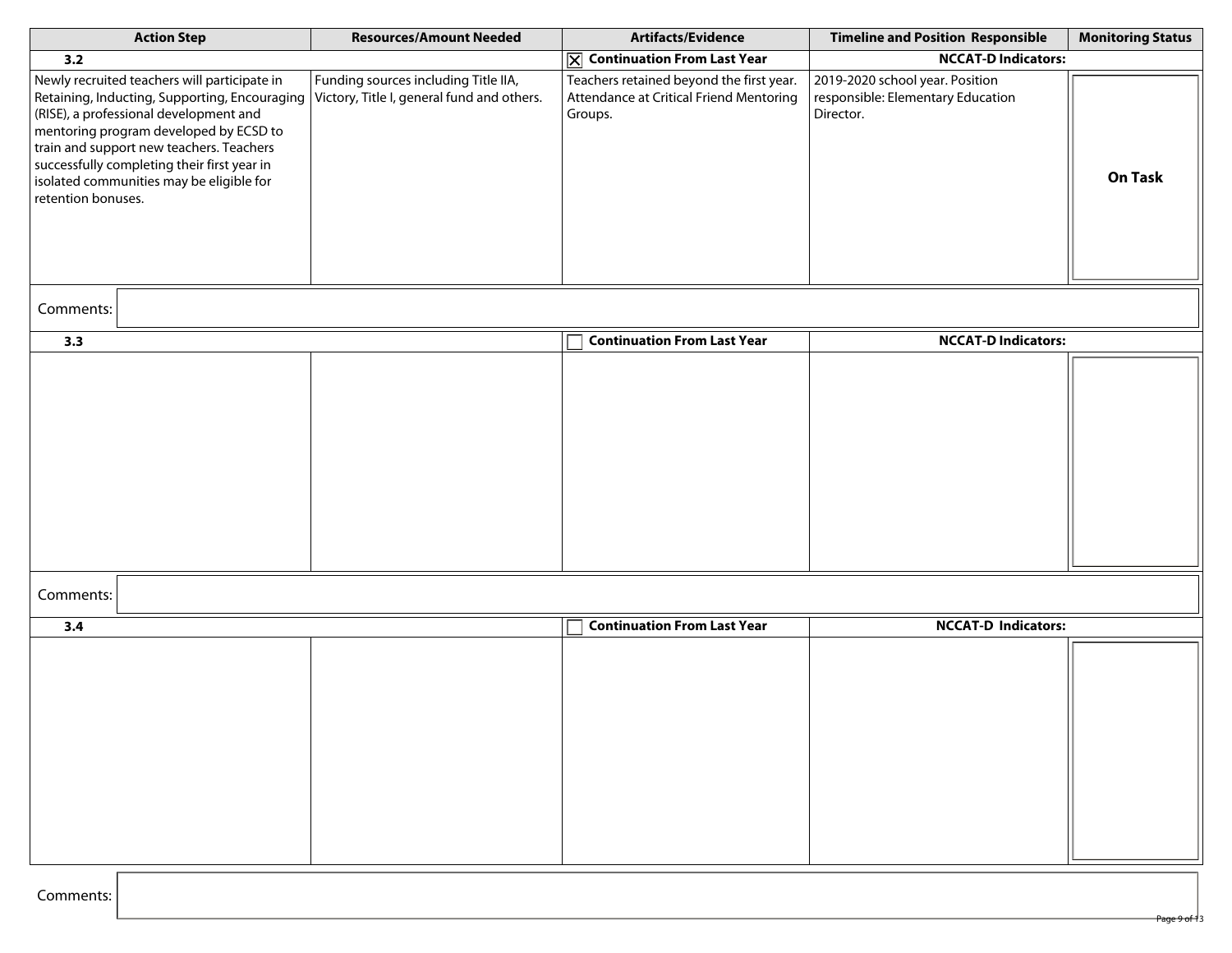## Elko County **COMPONENT III: Budget Plan**

**COORDINATION OF FUNDS TO SUPPORT THE PLAN WITH OTHER PROGRAMS:** Provide the sources of funds your school is currently receiving and identify the purposes for which those funds are spent. Sources of funds may include General Budget, Title I, Title II, Title III, Migrant, Immigrant, Neglected & Delinquent, 21st Century After School Programs, Gear Up, IDEA, McKinney-Vento/Homeless, Head Start, state-funded Pre-Kindergarten, Teacher Incentive Fund, Striving Readers, and other state/federal funds.

| Source of Funds applicable to<br><b>Priority Need/Goal</b> | <b>Amount Received for</b><br>this School Year | Purposes for which funds are used (include targeted<br>audience, specific activities, intended outcomes, etc.)                                                                                                                                                                                                                                                                                                                          | <b>Applicable</b><br>Goal(s)      |
|------------------------------------------------------------|------------------------------------------------|-----------------------------------------------------------------------------------------------------------------------------------------------------------------------------------------------------------------------------------------------------------------------------------------------------------------------------------------------------------------------------------------------------------------------------------------|-----------------------------------|
| Title la                                                   | \$857,971.27                                   | Funds aides and teachers providing intervention in reading, and math. These funds also<br>allow us to fund a three quarter time Family and Community Engagement employee,<br>Performance Support for Owyhee, general supplies for students and classrooms,<br>technology, Professional Development that includes RISE for new teachers, and the<br>attendance to ESEA Conference for some teachers and leaders.                         | Goals 1,2                         |
| Title II-A                                                 | \$157,239.97                                   | Signing and retention bonuses at Owyhee Combined Schools and the three West<br>Wendover Schools. Funds will also be applied towards staff travel expenses, including<br>room and board, for recruiting fairs.                                                                                                                                                                                                                           | Goal 3                            |
| <b>General Fund</b>                                        | \$93,047.50                                    | NWEA measure of academic progress monitor assessment will be used district wide at<br>all campuses. Base line assessments fall, winter, and spring to monitor student progress<br>and guide instruction.                                                                                                                                                                                                                                | Goals 1,2                         |
| 21st Century                                               | \$422,867.50                                   | Students are targeted for the 21st CCLC program using the school site's MTSS process.<br>The program's academic hour is considered a Tier 2 intervention for English Language<br>Arts and Math. The enrichment hour also provides additional support in STEM<br>education, Civics education, Anti-bullying, Social Emotional Learning, Nutrition/Physical<br>Fitness, Drug/Alcohol Prevention, Character Education, and Arts education. | Goal 2                            |
| Title 1003(a)                                              | \$122,990.50                                   | Funds one Data Implementation Specialist who works with all teachers in implementing<br>best practices.                                                                                                                                                                                                                                                                                                                                 | Goal 2<br><del>Page 10 of 1</del> |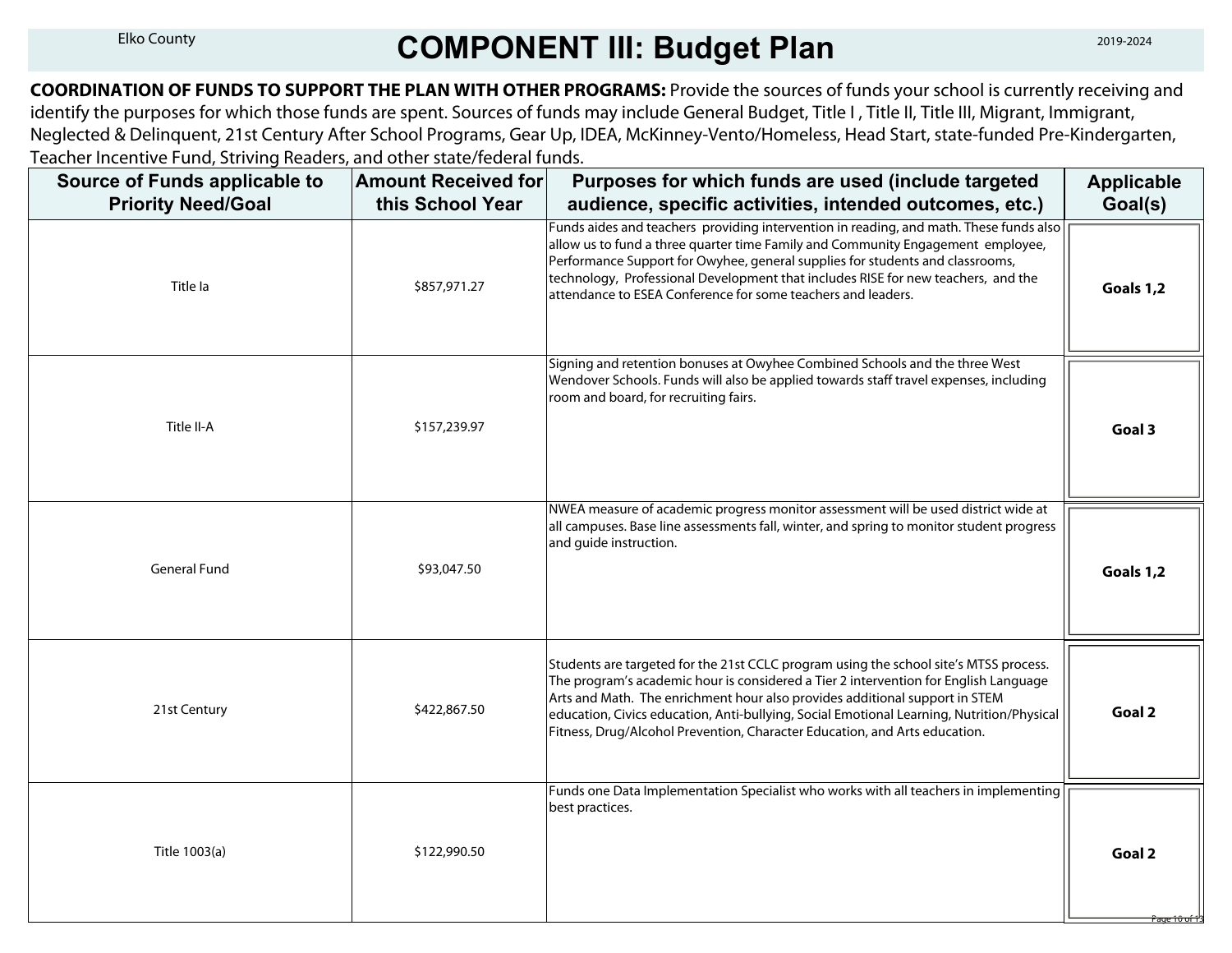### Elko County **COMPONENT IV: Summary of District Title I Services:** 2019-2024

1. Provide an overview of how the district will provide additional educational assistance to struggling students (e.g., RTI, Interventions, Supports, etc.). Describe (If applicable) of how teachers, in consultation with parents, administrators and pupil services personnel, in **targeted assistance schools** will identify the eligible children most in need of services:

The district continues to work on establishing protocols and structures to address improving educational assistance to struggling students in all our schools. District Title I schools use a portion of their budgets for additional staffing to provide support for struggling students, funding for researched based ongoing professional development for teachers and administration, and purchasing resources to measure student growth. The district is aligning grant funds to target the construction of a district-wide intervention plan as outlined in goal one of the District Performance Plan. Six schools: West Wendover High School, West Wendover Middle School, West Wendover Elementary, Owyhee Combined, Jackpot Combined, and Southside have been designated Title I schools. Southside Elementary has developed an intricate schedule to provide immediate intervention to struggling students within the school day. The school has achieved a four star rating and will be sharing intervention strategies with other elementary schools. All Title I schools focus professional development, using Title I funds, on needs identified through the NCCAT-S or School Performance Plans. NNRPDPD has also been a strong resource to the support the professional development initiatives at District Title I schools. All Title I schools have established Parent Involvement Committees and continue to build relationships with community organizations.

All Title I schools (Jackpot Combined School, Owyhee Combined School, Southside Elementary, West Wendover Elementary) have full-day kindergarten programs. Southside Elementary has two Pre-K classrooms. One class is funded through PDG and the other is funded by ZOOM. West Wendover Elementary has one Pre-K classroom funded by Title I and State PreK. Both Pre-K programs, since inception, have shown significant waiting lists. The additional classroom provided with ZOOM funds helped address the problem at Southside Elementary which now serves 60 students in the Pre-K program. Northside Elementary has one Pre-K classroom funded by ZOOM.

21st Century programs are established at Owyhee, Southside, and West Wendover Elementary. These programs target struggling students and provide academic and enrichment programs after school to improve student achievement. All three schools also provide summer school programs. The program in West Wendover offers an adult ESL class to the community in conjunction with Great Basin College.

#### 2. Provide a general description of services to be provided to PK-12 students in each Title I served school:

 Elko County School District provides Pre-K programs at West Wendover Elementary and Southside Elementary. The programs are funded through a combination of Title I funds, State Prek, PDG, and ZOOM funds. The two schools have the largest ESL student populations in the district and a significant number of student in the FRL and IEP subgroups. In past years there has been a significant waiting list to attend the Southside program. Using ZOOM a second Pre-K was opened at Southside and is fully enrolled. Southside now has 60 students in Pre-K classrooms. All Pre-K classrooms have a limit of 20 students per class with one teacher and one instructional aide.

21st Century programs are available for students at WWES, Southside, and Owyhee Combined School. All three schools demonstrate significant student participation. The 21st Century program budgets for for summer school programs to support student achievement for students during summer months. West Wendover Elementary has implemented two sessions available to students in grades K-6. One session is the first three weeks after school is out and the second session is the three weeks before the next school year begins.

This District assists Title I schools developing budgets that address the teaching and learning needs of the school. The Title I funds work in conjunction with Title IIA, Title III, and Title VI funds to align to goals in the District Performance Plan. Title I funds are used to provide high quality professional development targeted toward effective research-based instructional strategies. All staff participate in ongoing professional development with the goals and objectives of the training clearly outlined in the school site plans. The District administration also works closely with each Title I school principal to determine the needs and how personnel impact the Title I School Performance Plan.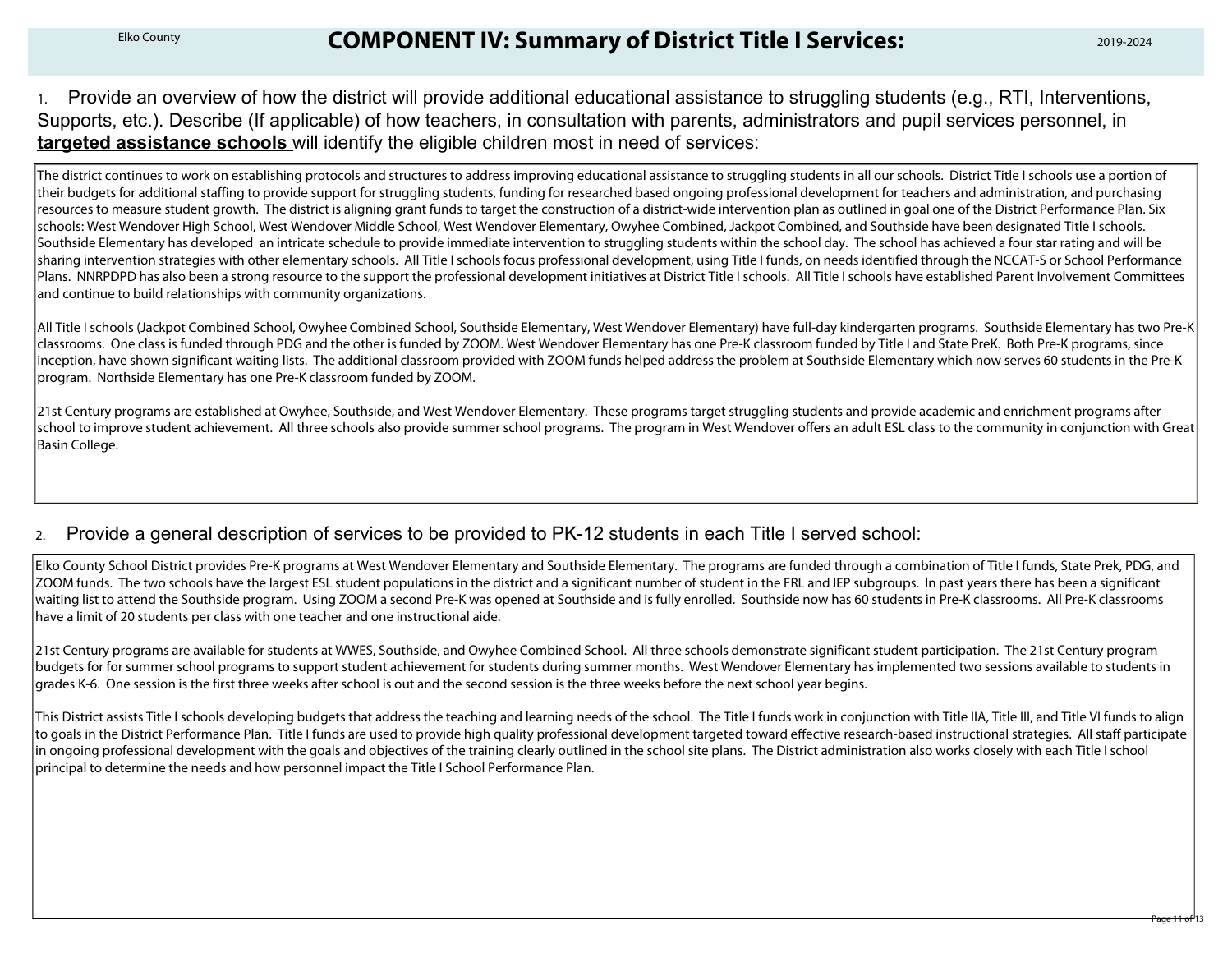## **Other Required Elements:**

### **All Title I districts MUST complete items 1-8.**

| <b>Elko County</b>                                                                                                                                                                                                                                                                                                                                                                                                                                              | <b>Other Required Elements:</b>                                                                       | 2019-2024                                                                                                                                                                                                                                                                                                                                                                                                                                                                           |  |  |  |
|-----------------------------------------------------------------------------------------------------------------------------------------------------------------------------------------------------------------------------------------------------------------------------------------------------------------------------------------------------------------------------------------------------------------------------------------------------------------|-------------------------------------------------------------------------------------------------------|-------------------------------------------------------------------------------------------------------------------------------------------------------------------------------------------------------------------------------------------------------------------------------------------------------------------------------------------------------------------------------------------------------------------------------------------------------------------------------------|--|--|--|
| All Title I districts MUST complete items 1-8.                                                                                                                                                                                                                                                                                                                                                                                                                  |                                                                                                       |                                                                                                                                                                                                                                                                                                                                                                                                                                                                                     |  |  |  |
| <b>Title I District Requirements:</b>                                                                                                                                                                                                                                                                                                                                                                                                                           | Identify location or page within the District<br>Plan where this item is addressed, if<br>applicable: | If requirement is not embedded or fully<br>addressed within the district plan, identify the<br>policies, practices and/or strategies the district<br>employs to implement the Title I requirements.                                                                                                                                                                                                                                                                                 |  |  |  |
| 1. Effective parental involvement and support.                                                                                                                                                                                                                                                                                                                                                                                                                  | Goal 1, 2 & 3                                                                                         | All Title I schools conduct parent meetings at the<br>beginning of the year (open house) to provide information<br>to parents regarding opportunities for participation in<br>school-wide activities and services available to students<br>through Title IA. Parents are provided an opportunity to<br>serve on Parent Involvement Committees and invited to<br>participate on School Performance Plan teams on an<br>annual basis.                                                 |  |  |  |
| 2. District-wide coordination of professional<br>development with programs under Title II.                                                                                                                                                                                                                                                                                                                                                                      | Goal 1 & 2                                                                                            | District Administration develops Title I, Title IIA, Title III,<br>and Title IVA budgets to support district-wide initiatives to<br>improve administrative and teacher effectiveness. The<br>budgets are aligned to support improving student<br>performance district-wide.                                                                                                                                                                                                         |  |  |  |
| 3. Assisting the district's lowest achieving<br>schools.                                                                                                                                                                                                                                                                                                                                                                                                        | Goal 1 & 2                                                                                            | The district is targeting the lowest achieving first by<br>developing an intervention system. The plan will utilize<br>Title I, Title IIA, Title III, Title IVA, Title VI, and General Fund.<br>The comprehensive intervention system to provide overall<br>structure with supports, yet the flexibility for the variety of<br>schools throughout the district.<br>Assistance will also be provided at the district level<br>through professional development opportunities for the |  |  |  |
| 4. Description of how the LEA will coordinate<br>and integrate Title I-A services provided to<br>eligible migratory children, homeless children,<br>Limited English Proficient students, Children<br>with disabilities, Neglected or delinquent<br>youth, American Indian children (Title VII A)<br>and Immigrant children with other educational<br>services in order to increase program<br>effectiveness, eliminate duplication and reduce<br>fragmentation. |                                                                                                       | District Administration coordinates services to identify and<br>meet the needs of eligible migratory children, homeless<br>children, EL students, IEP students, Neglected or<br>delinquent youth, and American Indian children. This is<br>facilitated by communication between Central Office<br>Administration and Site Administration. Central Office<br>Administration communicates student data, student and<br>school needs, and budget to align resources.                   |  |  |  |
| <b>PRIORITY NEEDS/GOALS:</b> Based on the review and analysis of the district's data (including the NCCAT-D, if available), identify at least 1 and no more than 3<br>priorities (apals) that focus on the specific achievement aga(s) identified for the district                                                                                                                                                                                              |                                                                                                       | Page 12 of 13                                                                                                                                                                                                                                                                                                                                                                                                                                                                       |  |  |  |